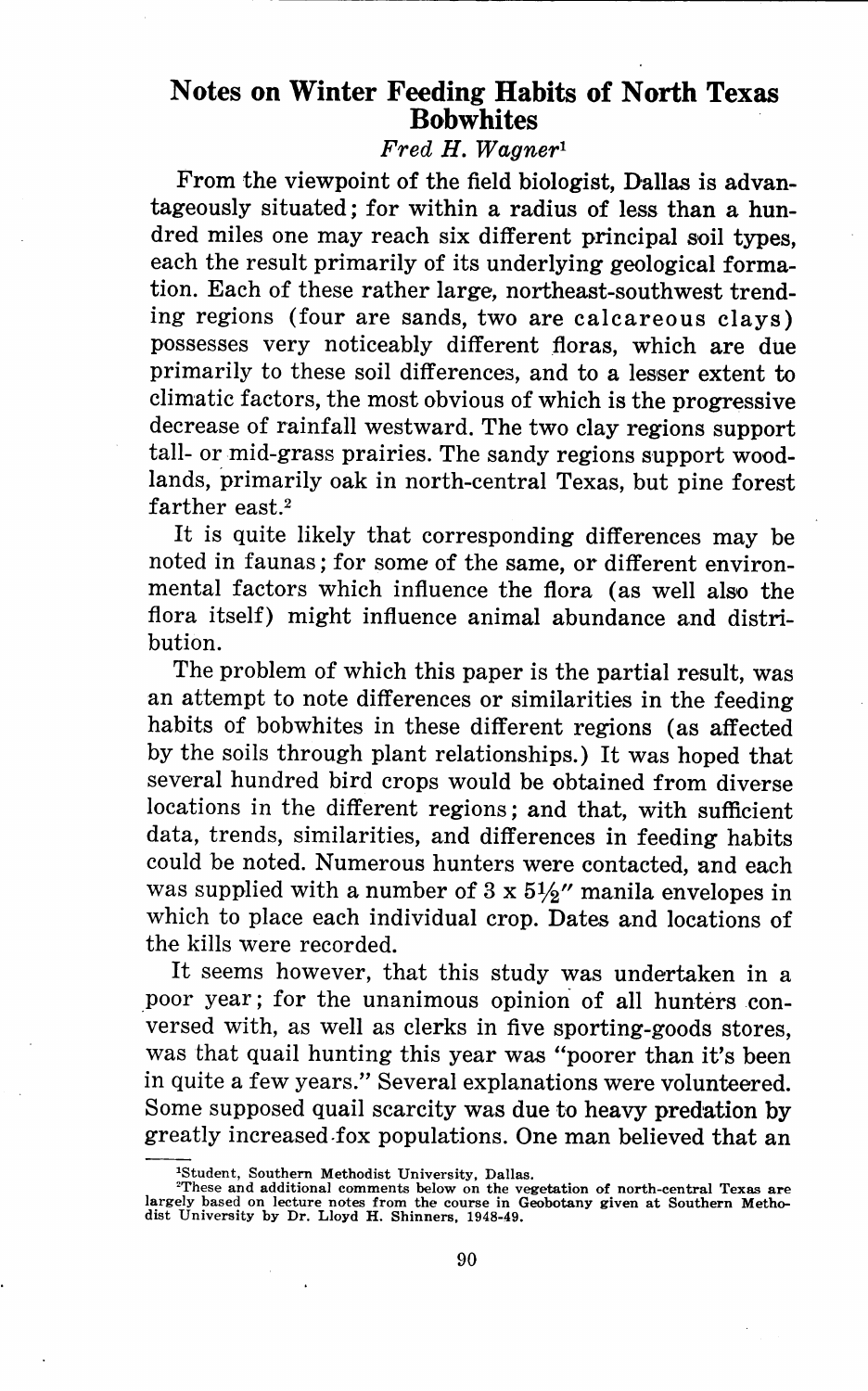

accelerated farming and grazing program throughout northern Texas had removed many cover and feed areas formerly used by quail. Almost all agreed that the exceptionally dry summer, fall, and early winter affected adversely food supplies and breeding; and another hunter held that the drouth conditions prevented hunting dogs from scenting the few birds that had survived.

Nevertheless some small success was realized in East-Texas, northwest Texas, and southern Oklahoma, and it is from these areas that the 68 crops here discussed were obtained. The Oklahoma crops are included because they were taken just north of the Texas boundary on a continuation of one of the regions mentioned above, and the flora is virtually the same.

Since the material obtained is in no way adequate to draw any general conclusions, the fragments are submitted as tidbits of possible interest to game managers, hunters, and naturalists.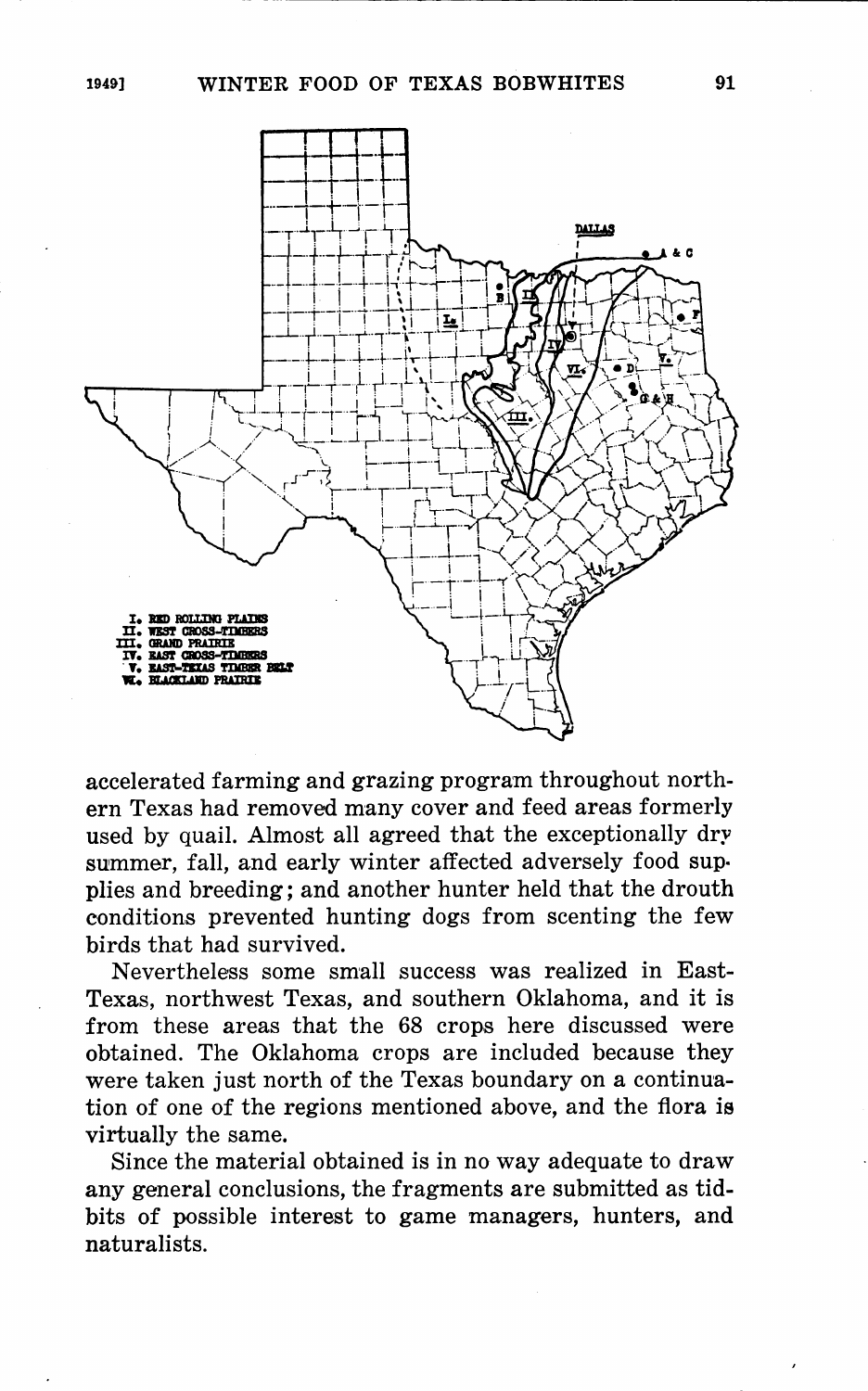My greatest appreciation is due Dr. Lloyd H. Shinners, Director of the Southern Methodist University Herbarium He was never too busy to give helpful suggestions, and without his assistance the seed identification would have been almost impossible. Further thanks are given to Mr. V. L. Cory and Dr. Eula Whitehouse of the Herbarium staff, who aided further in these identifications; and to Dr. E. P. Cheatum and Mr. Avery Freeman for the actual identification of the animal species. Grateful acknowledgment is made to the following men for taking the trouble to collect the crops: Messrs. Paul Williamson (who also helped with the geological data), Gene White, E. C. Bowman, and Paul Mathews.

## *Method*

All· seeds and plant materials were identified by comparison with Herbarium specimens. Grass seeds, however, were identified (when identification was possible) from descriptions and illustrations in Hitchcock's *Manual of Grasses*  and Silveus's *Texas Grasses.* Identification of animal materials has been mentioned above.

Each crop was measured separately. Volumetric measurements were made by water displacement as follows. Each component species was measured separately, by funneling into a 5cc pipette, partially full of water. Displacement was recorded. The pipette was closed at the bottom simply by a short piece of rubber tube and a burette clamp. Almost all of the seeds and smaller articles were measurable by this method. For such items as acorns, larger seeds, insects, and leaves, a 10cc graduate was used for the displacement measurements. While this method was time-consuming, it is believed that a considerable degree of accuracy was attained.

The total volumes of each group of crops were then added, and the total percentage of each component species of the group was derived. The results are recorded on Table II.

### *Results*

Seven groups of crops were obtained: one from the Rolling Red Plains (see map) ; two from a single location in the West Cross Timbers in southern Oklahoma; and four were from the East-Texas Timber Belt. It is noted that all were taken from sandy soils. While some difference in floras occur on the four sandy regions noted on the map, many species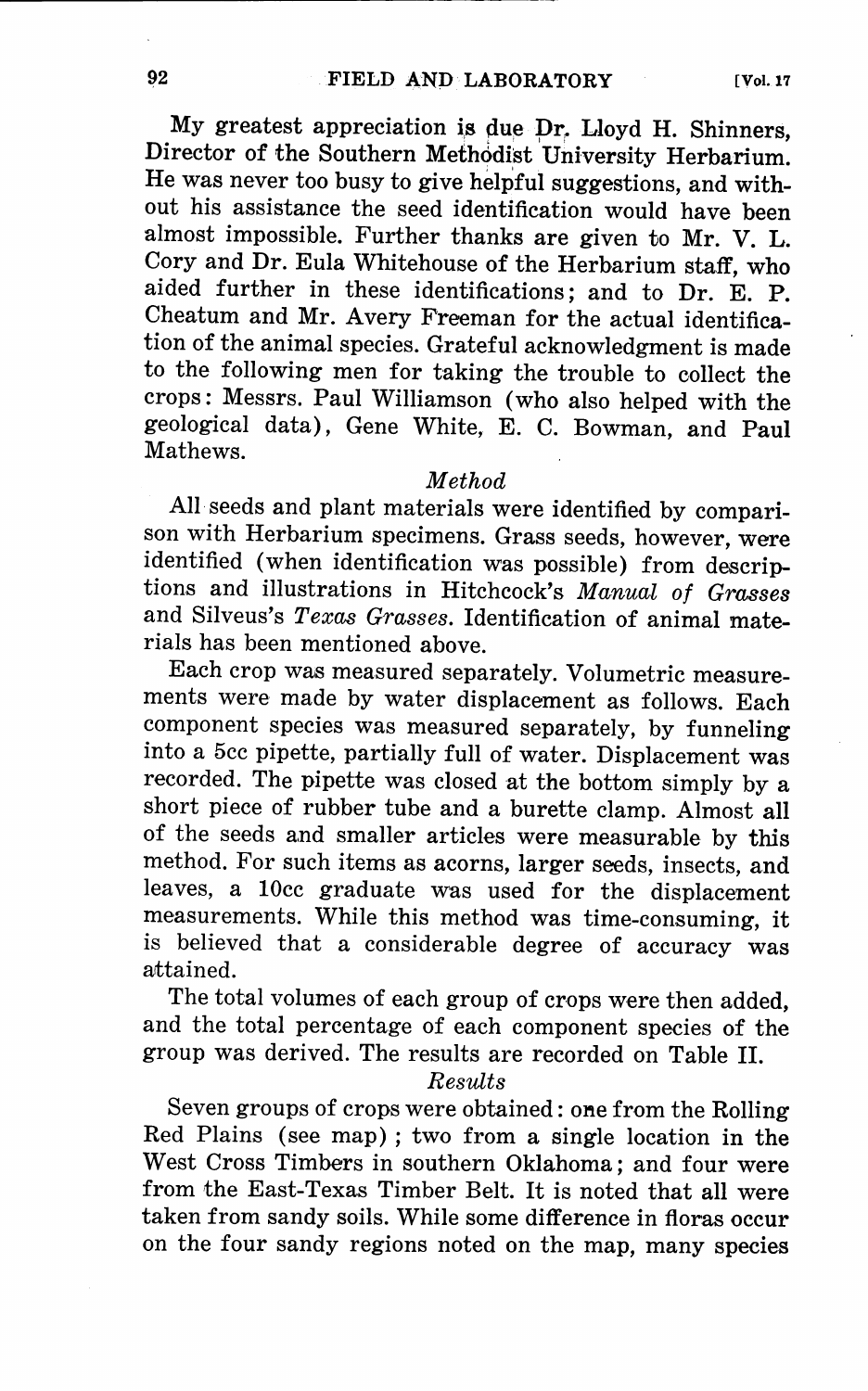are common to all of them, and this is reflected in the food. species.

|               |                 |                         | TABLE I.                       |                     |                                      |
|---------------|-----------------|-------------------------|--------------------------------|---------------------|--------------------------------------|
| <b>Series</b> | No. of<br>Crops | Date<br><i>Obtained</i> | Region                         | Countu              | Location                             |
| в             | 8               | 12/10/48                | Rolling Red<br>Plains          | Clay                | 3 miles south of<br>Henrietta        |
| A             | 16              | 12/3/48                 | ${\bf West\ Cross}$<br>Timbers | McCurtain.<br>Okla. | 20 miles northeast<br>of Hugo, Okla. |
| C             | 9               | 12/28/48                | $^{\bullet}$                   | ,,                  | .,                                   |
| D             | 5               | 1/3/49                  | East Texas<br>Timber Belt      | Henderson           | Near Athens                          |
| F             | 3               | 1/8/49                  | $^{\bullet\bullet}$            | Cass                | Near Hughes Springs                  |
| С             | 20              | 1/1/49                  | ,,                             | Anderson            | Near Palestine                       |
| $\mathbf H$   | 7               | 1/3/49                  | $^{\prime\prime}$              | Anderson            | , 1<br>, ,                           |
|               |                 |                         |                                |                     |                                      |

I. ROLLING RED PLAINS.

This region, one of rolling, dissected, brush-covered topography, is underlain by Permian sands. The soils derived from these formations are essentially sandy. It is the most arid of the six regions under consideration.

*Series B.* Only one group of crops was taken from this area. The five most important food species are, in their percentages :

| -80 |
|-----|
| .60 |
|     |

II. WEST CROSS-TIMBERS.

This region of southern Oklahoma is an extension of the same type found in north Texas. It is underlain by the Cretaceous Trinity sand. The climax vegetation of post-oak is obviously reflected in the quail foods. Henicka (1948) in an examination of hunting season quail crops taken in the 1947-1948 season also found acorn mast to be the dominant food in Denton, Wise, and Jack counties in the West Cross-Timbers. These Texas counties are north and west of Dallas. *Series A.* Dominant food species are:

| <i>Ageneotettix d. decorum, (little red-legged</i> ) | 5.18 |
|------------------------------------------------------|------|
|                                                      | 4.53 |
|                                                      | -53  |
|                                                      | .50  |

*Series C.* Though this group of crops is from the very same area as those of Series A, it was separated because the two were taken over three weeks apart; in the intervening period, heavy rains occurred, which should have brought out vegetation growth of certain winter annuals. This expecta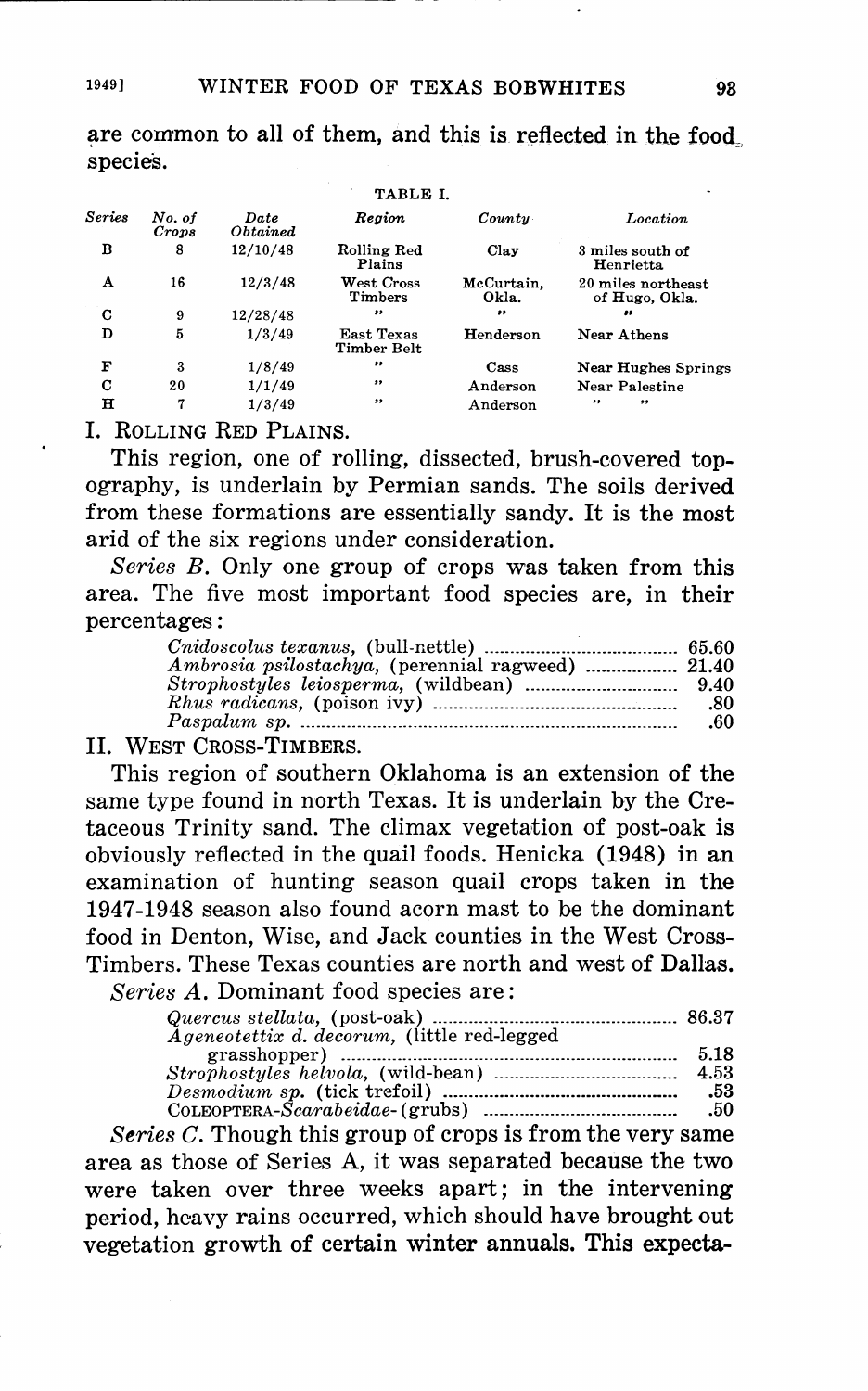$\mathcal{L}_{\text{max}}$  ,  $\mathcal{L}_{\text{max}}$ 

 $\overline{\phantom{a}}$ 

| ١.<br>п<br>т.<br>o | т |
|--------------------|---|
|--------------------|---|

|                                                                                    | <b>REGIONS</b>        |               |                       |             |                 |                             |  |
|------------------------------------------------------------------------------------|-----------------------|---------------|-----------------------|-------------|-----------------|-----------------------------|--|
|                                                                                    | <b>ROLLTNG</b><br>RKD |               |                       |             |                 |                             |  |
|                                                                                    | <b>PLATNS</b>         |               | <b>TIMBERS</b>        |             |                 |                             |  |
| FOOD ITEMS                                                                         | <b>B-Series</b>       |               | 1 <del>-</del> Serias |             | <u>0-Series</u> |                             |  |
|                                                                                    | ۶<br>৳y<br>Vol        | No J          | ۶<br>्<br>जन्म        | No.*        | ۶<br>৮<br>Vol.  | $\text{No}_\bullet\text{+}$ |  |
| ANACARDIACEAE<br>Rhus radicans (Poison Ivy)                                        | 8٥.                   | ı             |                       |             |                 |                             |  |
| <b>AQUIFOLIAGEAE</b><br>Dex decidus (Swamp holly)                                  |                       |               | 22ءَ                  | ı           |                 |                             |  |
| <b>BORAGINACEAE</b><br>Lithospermum incisum (Puccoon)                              | .15                   | 2             |                       |             |                 |                             |  |
| <b>COMPOSITAE</b><br>Ambrosia psilostachya (Perrenial<br>ragweed)                  | 21.40                 | 8             |                       |             |                 |                             |  |
| <b>EUPHORBIACEAE</b><br>Cmidoscolus texamus (Bull-nettle)                          | 65.60                 | 8             |                       |             |                 |                             |  |
| Croton capitatus (Dove-weed)                                                       | 08ء                   | ı             |                       |             |                 |                             |  |
| Crotonopsis linearis (Spurge)<br>Tragia nepetaefolia (Stinging                     |                       |               | 27ء                   | 6           | 36ء             | 1                           |  |
| nattie)<br><b>FAGACEAE</b>                                                         | 55ء                   | 5             |                       |             |                 |                             |  |
| Quercus stellata (Post-oak)                                                        |                       |               | 86.37                 | ıĿ          | 76.36           | 6                           |  |
| <b>GRAMTNEAE</b>                                                                   |                       |               |                       |             |                 |                             |  |
| Panicum-Capillaria series<br>(Witch-grass)                                         | كبله                  | ı             | 03ء                   | 3           |                 |                             |  |
| Panicum-Agrostoidea series<br>(Panio-grass)                                        |                       |               |                       |             | 2.18            | 2                           |  |
| Paspalum sp.                                                                       | ه.                    | h             |                       |             |                 |                             |  |
| <b>LEGULANOSAE</b>                                                                 |                       |               |                       |             |                 |                             |  |
| Desmodium sp. (Tick-trafoil)<br>Lespedesa sp.                                      |                       |               | 53ء<br>03             | 8<br>3      |                 |                             |  |
| Lespedeza Stuvei or violacea<br>Strophostyles helvola (Wild-bean)                  |                       |               | 4.53                  | 6           | 36ء<br>بلاوي    | ı                           |  |
| Strophostyles leiosperma (Wild-bean)                                               | ملوو                  | 7             |                       |             |                 |                             |  |
| <b>POLYCONACKAK</b><br>Polygonum opelousana (Knot-weed)                            |                       |               |                       |             | T               | ı                           |  |
| <b>ROSACEAE</b><br>Crataegus viridis (Red-haw)                                     |                       |               | 1.12                  | 2           | 36ه             | ı                           |  |
| VITACEAE<br>Parthenocissus quinquifolia                                            |                       |               |                       |             |                 |                             |  |
| (Virginia cresper)<br>Vitis sp. (Wild grape)                                       | 05ء                   | 1             | 18ء                   | 2           |                 |                             |  |
| <b>Unidentified leaf matter</b><br>Misc. plant debris                              | -15<br>-05            | $\frac{3}{3}$ | 03ء                   | 12          | 1.80            | 9                           |  |
| <u>ANTMAL MATTER</u>                                                               |                       |               |                       |             |                 |                             |  |
| <b>ARANKIDA-AGKLKNIDAB</b>                                                         |                       |               | •75                   | ı           |                 |                             |  |
| <b>INSECTA</b>                                                                     |                       |               |                       |             |                 |                             |  |
| <b>COLEOPTERA</b><br><b>BYRRHIDAE-Byrrhus</b>                                      |                       |               | .03                   | 1           |                 |                             |  |
| <b>CARABIDAE-Harpalus (Ground beetle)</b><br>CHRYSOMELIDAE-Physonota (Leaf beetle) |                       |               | 06ء                   | ı           | 1.08            |                             |  |
| CURCULIONIDAE:(Snout-beetles)                                                      |                       |               | T                     |             |                 |                             |  |
| SCARABAEIDAE-grub<br>Unidentified bestle body-parts                                |                       |               | $^{50}_{1}$           | 1<br>3<br>1 |                 |                             |  |
| Unidentified Coleopteran grubs                                                     |                       |               | T                     | ı           | 7               |                             |  |
|                                                                                    |                       |               |                       |             |                 |                             |  |

man sa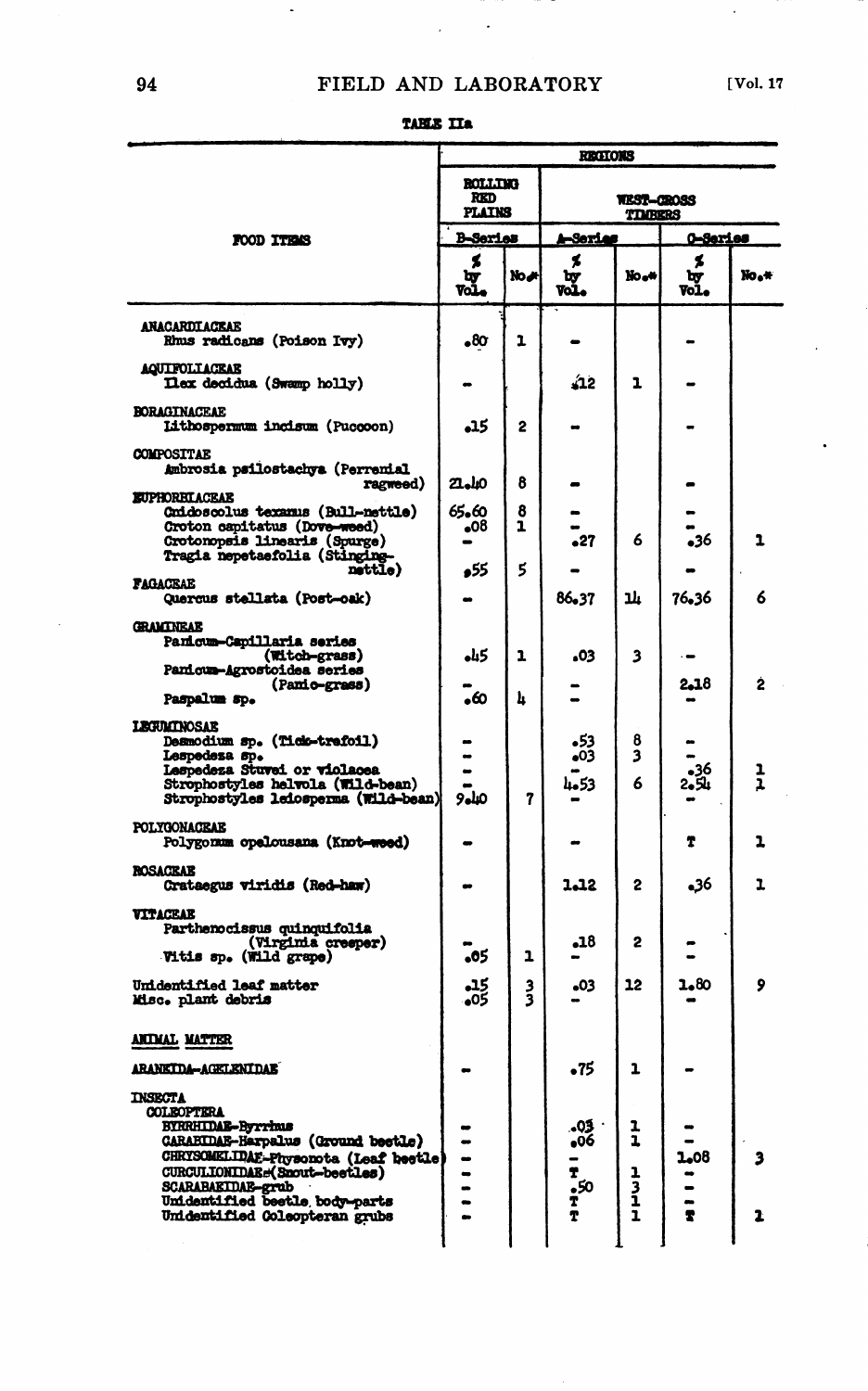| <b>HOMOPTERA</b><br>APHIDIDAE-(Plant lice)<br>CICADELLIDAE-(Leaf-hoppers)<br>MEMBRACIDAE-(Buffalo tree-hoppers)  |  | $\frac{15}{12}$                | 1<br>1<br>1  | $\ddot{z}$ |  |
|------------------------------------------------------------------------------------------------------------------|--|--------------------------------|--------------|------------|--|
| <b>ORTHOPTERA</b><br>LOCUSTIDAE (Grasshoppers)<br>Ageneotettix d. decorum<br>Encoptolophus sp.<br>Melanoplus sp. |  | 5.18<br>.90<br>50 <sub>o</sub> | ムーー          |            |  |
| <b>INORGANIC MATTER-GRIT</b>                                                                                     |  | -06                            | $\mathbf{L}$ |            |  |
| Unless otherwise noted, amimal material<br>in admlt form.                                                        |  |                                |              |            |  |
| T denotes trace:less than .01%                                                                                   |  |                                |              |            |  |
| *No. of crops in which found.                                                                                    |  |                                |              |            |  |
| Unless otherwise noted, plant material<br>in form of seeds.                                                      |  |                                |              |            |  |

TABLE IIa, CONT'D

tion is borne out by the data. Otherwise, little difference is noted. However, the crops in general contained less material. The acorn mast found was of dried fragments, and unlike the larger fragments and whole acorns found three weeks previously. Another point of interest is that this area was the only one, in the entire study, in which grasshoppers were found.

Dominant food species are:

| LOCUSTIDAE-Melanoplus, (blue grasshopper)  14.50 |      |
|--------------------------------------------------|------|
|                                                  |      |
| Panicum sp.-Agrostoidea series, (panic grass)    | 2.18 |
|                                                  | 1.80 |

III. EAST TEXAS TIMBER BELT.

This is the most productive timber region in the state. Though little virgin pine remains in the area, considerable lumber and pulp are still taken from it. The area is underlain by Eocene sands. Three of the four groups received from this area were taken west of the pine region, and the oak climax found here is again reflected in the crops.

Series D. All of the species of this group were somewhat to be expected. However, a rather large unidentified berry which comprised over half the volume of the group proved to be quite puzzling. This dark, drupe-like berry possessing a rather strong pepperlike odor eluded all attempts at identification by everyone concerned.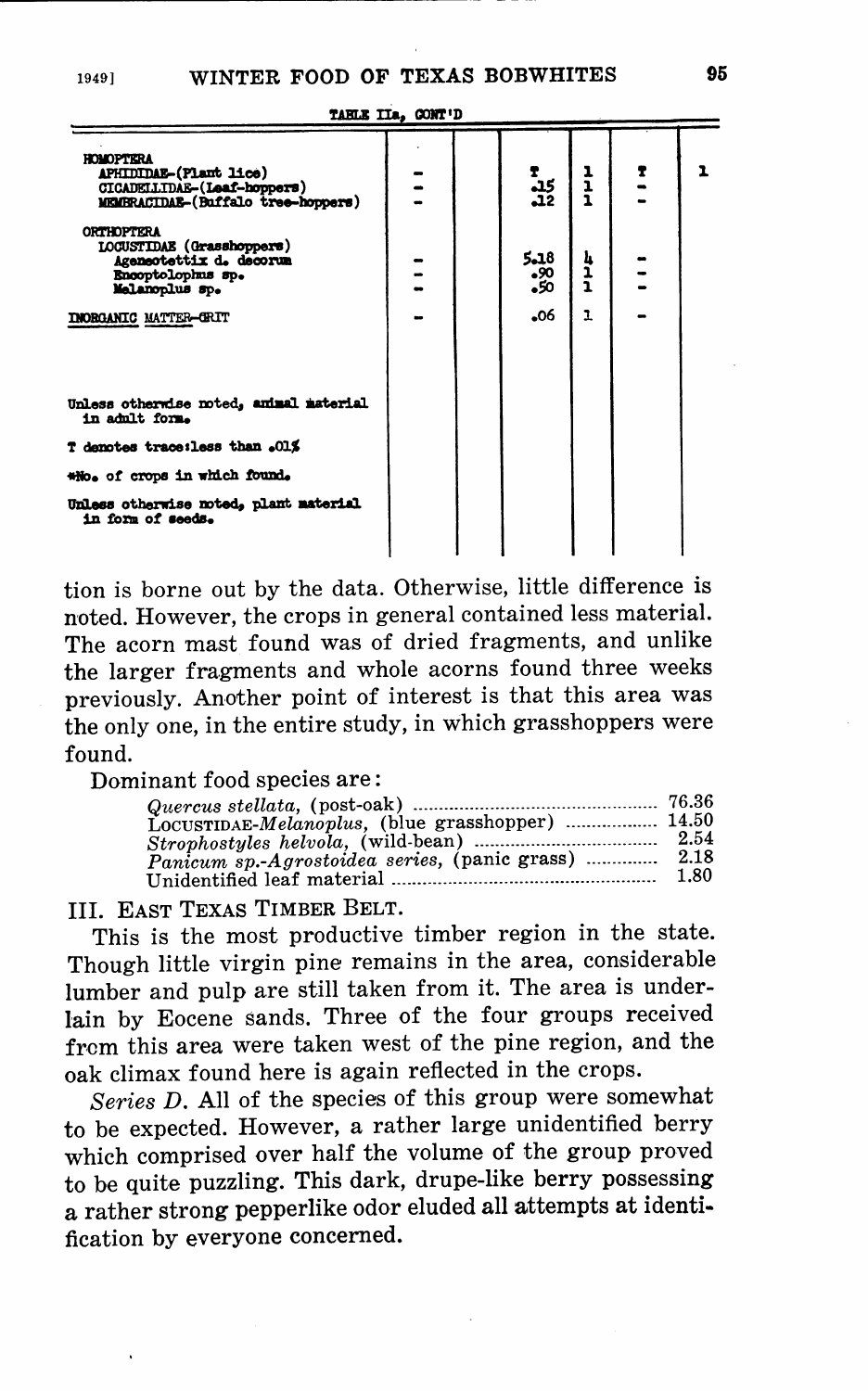$\bullet$ 

|                                                                                                                         | <b>REGIONS</b>                |                 |                  |               |                        |             |                   |  |  |  |
|-------------------------------------------------------------------------------------------------------------------------|-------------------------------|-----------------|------------------|---------------|------------------------|-------------|-------------------|--|--|--|
|                                                                                                                         | <b>EAST TEXAS TIMBER BELT</b> |                 |                  |               |                        |             |                   |  |  |  |
| <b>FOOD ITEMS</b>                                                                                                       | <b>D-Series</b>               |                 | <b>F-Series</b>  |               | H-Series               |             | G-Series          |  |  |  |
|                                                                                                                         | Х<br>Ъy<br>Vol.               | No <sub>o</sub> | \$<br>Ъy<br>Vol. | No.           | \$<br>by<br>Vol.       | No.         | \$<br>۱v<br>vоl.  |  |  |  |
| <b>ANACARDIACEAE</b><br>Rhus radicans (Poison ivy)                                                                      |                               |                 |                  |               | 55ء                    | 2           |                   |  |  |  |
| <b>COMPOSITAE</b><br>Solidago microphylla<br>(Goldenrod)- leaves<br>Unidentified seeds & pappus                         |                               |                 |                  |               | 25ء<br>T               | ı           |                   |  |  |  |
| <b>EUPHORBLACEAE</b><br>Acalypha gracilens (Three-<br>seeded mercury)<br>Cmidoscolus texanus (Bull-                     |                               |                 |                  |               |                        |             | T                 |  |  |  |
| nettle)<br>Croton capitatus (Doveweed)<br>Groton monanthogynous                                                         | 11.67                         | ı               | 3.82             | 2             | 33.68<br>-15           | 5<br>í      | 49.00             |  |  |  |
| <b>FAGACEAE</b><br>Quercus Shumardii (Red-oak)<br>Quercus stellata (Post-oak)<br>Quercus sp.                            |                               |                 |                  |               | 13.52<br>45.25<br>2.00 | 3<br>3<br>1 | 1.53              |  |  |  |
| <b>GRAMINEAR</b><br>Panicum texamum (Panic grass)<br>Pamicum-Virgata series                                             |                               |                 |                  | ۵             | $\cdot 20$             | 2           |                   |  |  |  |
| (Switch grass)<br>Paspalum sp.<br>Unidentified grass seeds                                                              |                               |                 |                  |               | T                      | ı           | $-03$<br>17ء<br>т |  |  |  |
| LEGUMINOSAE<br>Chamaecrista fasciculata<br>(Partridge-pea)<br>Desmodium sp (Tick-trefoil)<br>Galactia volubilis (Downy- |                               |                 | 25.13            | з             | 25ء                    | 3           | 15.45<br>99ء      |  |  |  |
| milkpea)<br>Lespedeza sp.<br>Lespedesa striata (Japan<br>clover)                                                        |                               |                 | ىلاھ             | ı             |                        |             | 1.65              |  |  |  |
| Lespedeza stipulacea<br>(Korean lespedeza)<br>Lespedeza Stuvei or violacea                                              |                               |                 | 37.16            | з             | Ť.                     |             | T<br>ļ.22         |  |  |  |
| Rhynchosia latifolia<br>Strophostyles helvola (Wild<br>bean)                                                            |                               |                 |                  |               | 05ء                    | ı           | 5.96              |  |  |  |
| Strophostyles leiosperma<br>(Wild-bean)                                                                                 | 35.00                         | 5               | 28.96            | 2             | 6.13                   | 3           | 10.92             |  |  |  |
| <b>ROSACEAE</b><br>Crataegus viridis (Red-haw)                                                                          |                               |                 |                  |               |                        |             | 17ء               |  |  |  |
| <b>SAPOTACEAE</b><br>Bumelia sp. (Chittim-wood)                                                                         |                               |                 |                  |               | 4.00                   | 2           |                   |  |  |  |
| <b>VITACEAE</b><br>Parthenocissus quinquifolia<br>(Virgimia-creeper)                                                    |                               |                 |                  |               |                        |             | 05ء               |  |  |  |
| Unidentified berry<br>Unidentified leaf matter<br>Misc. plant debris<br>Unidentified seeds                              |                               |                 | کی پر<br>پاره    | $\frac{1}{2}$ | 1,00<br>1.00           | 6<br>3      |                   |  |  |  |

| <b>TABLE ITD</b> |  |
|------------------|--|
|------------------|--|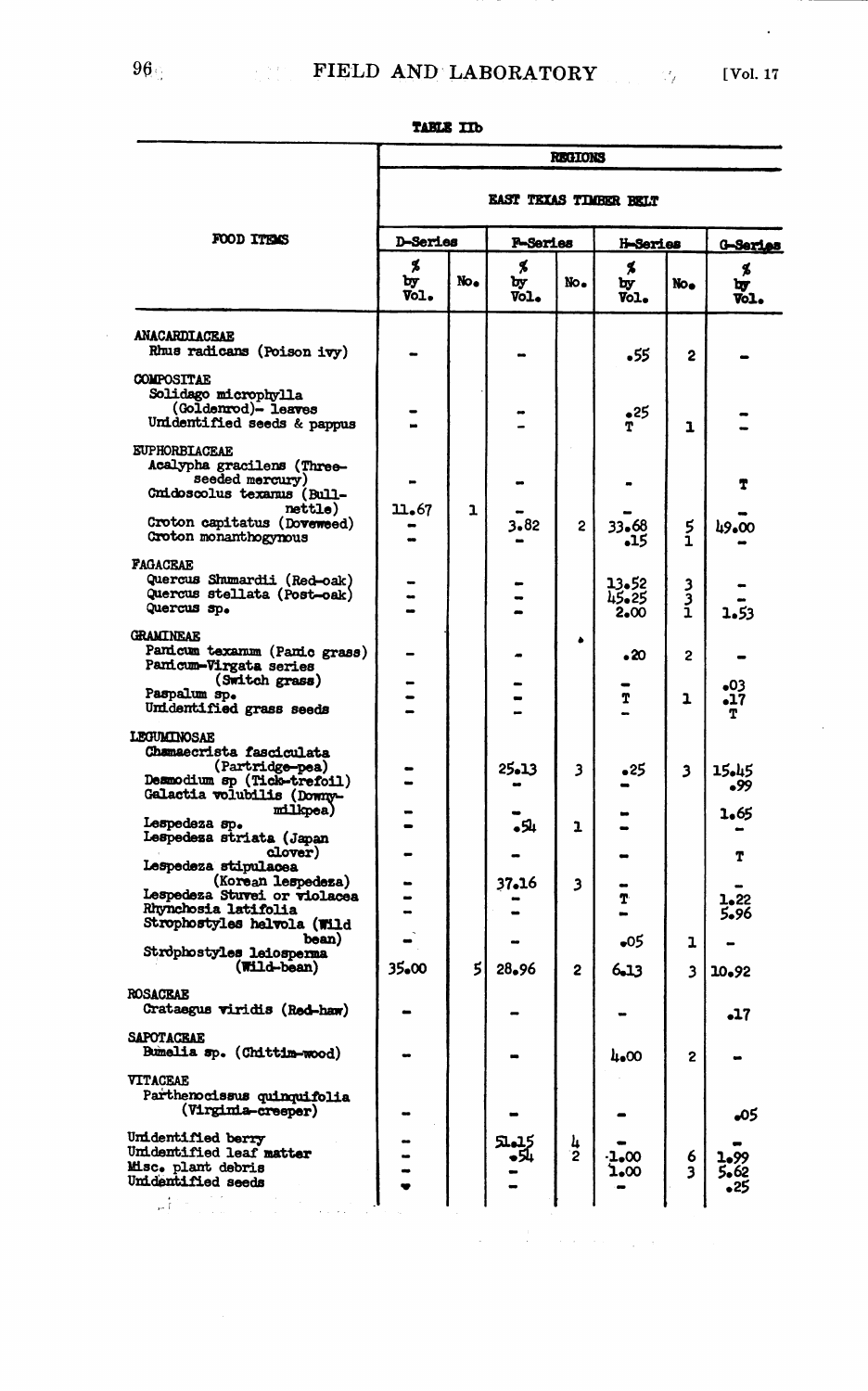$\mathbf{a}$ 

| <b>ANTMAL MATTER</b>                                     |                |   |          |               |     |   |       |
|----------------------------------------------------------|----------------|---|----------|---------------|-----|---|-------|
| <b>ARTHROPODA</b>                                        |                |   |          |               |     |   |       |
| <b>DISECTA</b>                                           |                |   |          |               |     |   |       |
| <b>COLEOPTERA</b>                                        |                |   |          |               |     |   |       |
| <b>CHRYSOMKLTDAR</b>                                     |                |   |          |               |     |   |       |
| <b>Mabotrica</b> vittata                                 |                |   |          |               |     |   |       |
| (Striped cucumber beetle)<br><b>CURCULIONIDAE-(Snout</b> |                |   | 1.63     | 1             |     |   |       |
| beetles)                                                 |                |   |          |               | 10ء | ı |       |
| <b>KLATERIDAE-(Click beetles)</b>                        |                |   |          |               |     |   |       |
| grub                                                     |                |   |          |               |     |   | 07ء   |
| Unidentified beetle parts                                | $\overline{a}$ |   | .와<br>.와 | $\frac{1}{1}$ |     |   | 07ء   |
| Unidentified beetle grubs                                |                |   |          |               |     |   | 17ء   |
| <b>HEMIPTERA</b>                                         |                |   |          |               |     |   |       |
| <b>BELOSTOMATIDAE-(Giant</b>                             |                |   |          |               |     |   |       |
| water bugs) nymph                                        |                |   | باكوه    | ı             |     |   |       |
| LYGAEIDAE-(Chinch-bugs)                                  |                |   |          |               |     |   | - 20  |
|                                                          |                |   |          |               |     |   |       |
| HYMENOPTERA-FORMICIDAE (Anta)                            |                |   | ىلاە     | ı             |     |   |       |
| <b>HOMOPTERA</b>                                         |                |   |          |               |     |   |       |
| APHIDIDAE-(Plant-lice)                                   |                |   |          |               |     |   | т     |
| MEMBRACIDAE-(Buffalo                                     |                |   |          |               |     |   |       |
| tree-hopper)                                             |                |   |          |               |     |   | $-07$ |
| REPTILIA                                                 |                |   |          |               |     |   |       |
| SQUAMATA-IGUANIDAE                                       |                |   |          |               |     |   |       |
| Sceloporus-(Fence lizzard)                               |                |   | 2,50     | 1.            |     |   |       |
| tail                                                     |                |   |          |               |     |   |       |
| Unidentified animal matter                               |                |   |          |               |     |   |       |
|                                                          | T              | ı |          | 1             |     |   | •67   |
|                                                          |                |   |          |               |     |   |       |

#### TARLE IIb, CONT'D

# Percentages of principal food items are as follows:

|                                                            | 51.15 |
|------------------------------------------------------------|-------|
|                                                            |       |
|                                                            |       |
|                                                            |       |
| Series F. Though this group of three is small, it displays |       |
| wide variety of species for so few crops. Dominants are:   |       |
|                                                            | 37.16 |
|                                                            |       |
| Chamaecrista fasciculata, (partridge pea) 25.13            |       |
|                                                            | 3.82  |
| CHRYSOMELIDAE-Diabotrica vittata, (striped                 |       |
| cucumber beetle)                                           | 1.63  |
|                                                            |       |

Series H. This group of only seven crops presents an extremely wide variety of species. It may have been noted by now that Strophostyles leiosperma has been found among the five most important items in almost every area. In fact, the only area in which it has not been found it the West Cross-Timbers; and its cousin, S. helvola, has been found here. Why it was not found in the A and C crops is not known. It has been seen growing abundantly beside  $S.$  helvola in the East Cross-Timbers just west of Dallas. While not the most abundant food item, it appears to be an important staple. Henicka (1947) found a "wild-bean" to be an